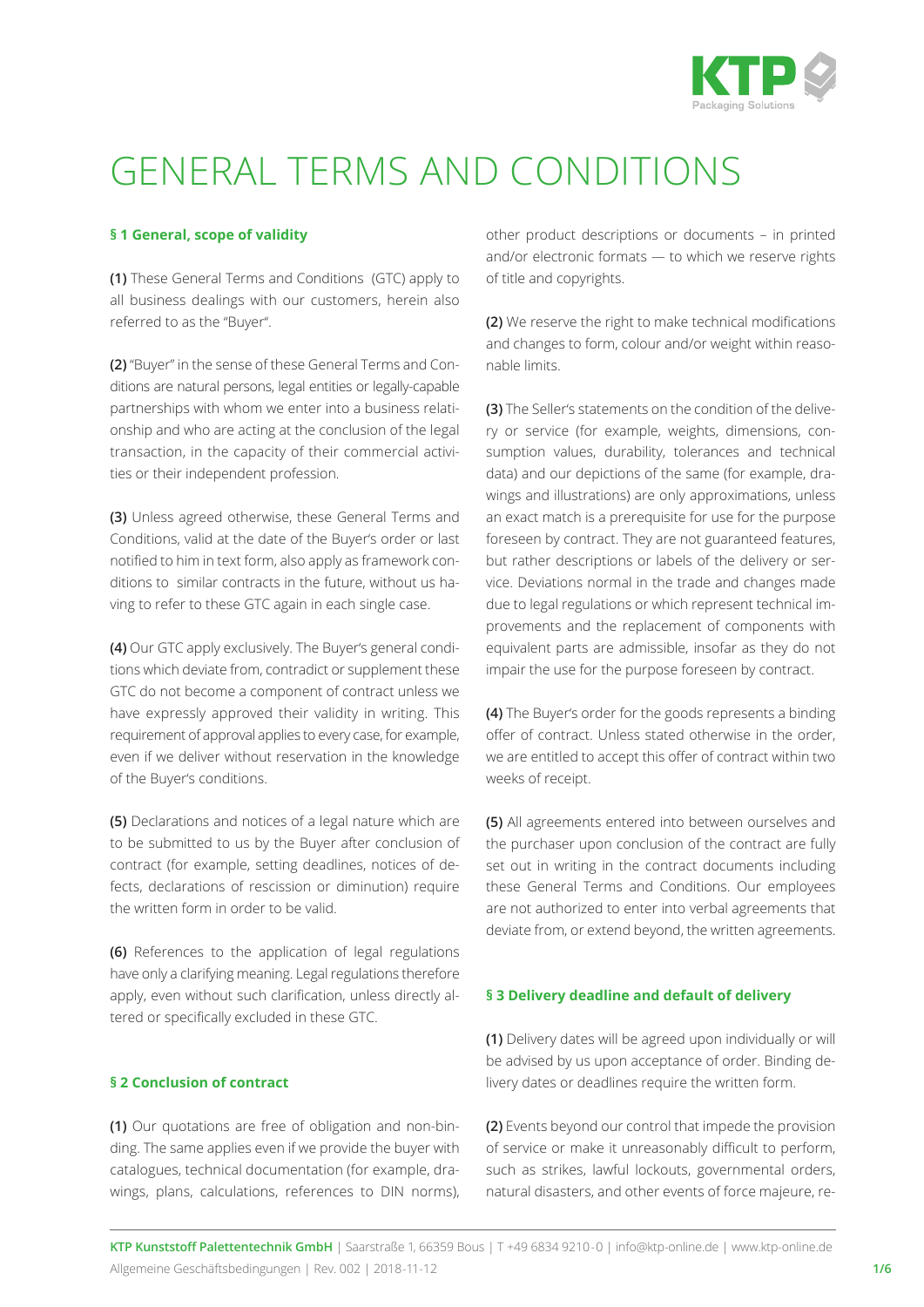

lease us from performance of the contractual obligations for the duration of the impediment plus a reasonable start-up period. If such an event occurs, we will notify the buyer immediately without delay and advise the foreseeable duration. Should the force majeure last longer than three months, then both parties are entitled to withdraw from the contact. In this case any payment in return already made will immediately be reimbursed. The preceding legal regulation apply accordingly if we are not supplied on-time by our own suppliers, if we have entered into a concurrent hedge transaction, if neither we nor our supplier is culpable, or if we are not obliged to procurement in an individual case.

**(3)** In all other respects, the onset of default of delivery is governed by statutory provisions.

## **§ 4 Delivery, transfer of risk, acceptance, default of acceptance**

**(1)** Deliveries are made ex-works. Our works are also the place of fulfilment for the delivery and any subsequent fulfilment. At the request of and at the expense of the Buyer, the goods shall be dispatched to another destination (sale by dispatch). Unless agreed otherwise, we are entitled to determine the nature of the shipment (in particular, the transport company, the dispatch route and the packaging) ourselves.

**(2)** The risk of accidental destruction and of accidental deterioration of the goods is transferred to the Buyer at the latest upon their handover. However, in the case of sale by dispatch, the risk of accidental destruction and of accidental deterioration of the goods and the risk of delay is transferred as soon as the goods are handed over to the carrier, the freight forwarder or the person or institute otherwise determined to execute the shipment. Insofar as acceptance of goods has been agreed, this is decisive for the transfer of risk. In all other respects, for any agreed acceptance of goods, the statutory provisions of the law on contracts for work and services applies. Handover or acceptance is deemed equivalent if the buyer is in default of acceptance.

**(3)** Should the Buyer be in default of acceptance and fails to cooperate, or if our delivery is delayed for other reasons for which the Buyer is responsible, we are entitled to demand recompense for the resulting losses, including added expenses (for example, storage costs). For this we charge a flat-rate reimbursement of 0.5% of the invoice sum per week, starting with the delivery deadline, or – if there is no delivery deadline – upon notification of readiness for shipment of goods, however at a maximum of 10% of the invoice sum. Our legal claims (in particular, recompense for added expenses, appropriate reimbursement and termination) are not affected by this. The Buyer is allowed to prove that we have incurred no losses at all, or considerably lower losses than the foregoing flat-rate.

#### **§ 5 Prices and conditions of payment**

**(1)** Unless agreed otherwise in a stand-alone case, our current prices, valid at the date of conclusion of the contract apply. Prices are ex-works, plus value-added tax at the prevailing rate.

**(2)** If more than four months pass between the conclusion of contract and delivery, the price valid on the date of delivery applies, plus value-added tax at the prevailing rate.

**(3)** In the case of a sale by dispatch, the Buyer bears the costs of transport from the Seller's works and the costs of any transport insurance which he may requires. Any duties, fees, taxes and other public charges shall be borne by the buyer.

**(4)** The purchase price is due and payable within 14 days from the date of invoice and delivery or acceptance of the goods.

**(5)** The Buyer is in default upon expiry of the foregoing payment deadline. During default Interest is payable on the purchase price at 9 percentage points above the base interest rate. The Seller reserves the right to pursue additional damages. Our entitlement to commercial maturity interest (§353 HGB (German Commercial Code)) against merchants remains unaffected.

**(6)** The Buyer does not accrue any rights of offsetting or retention unless its claim is undisputed or has been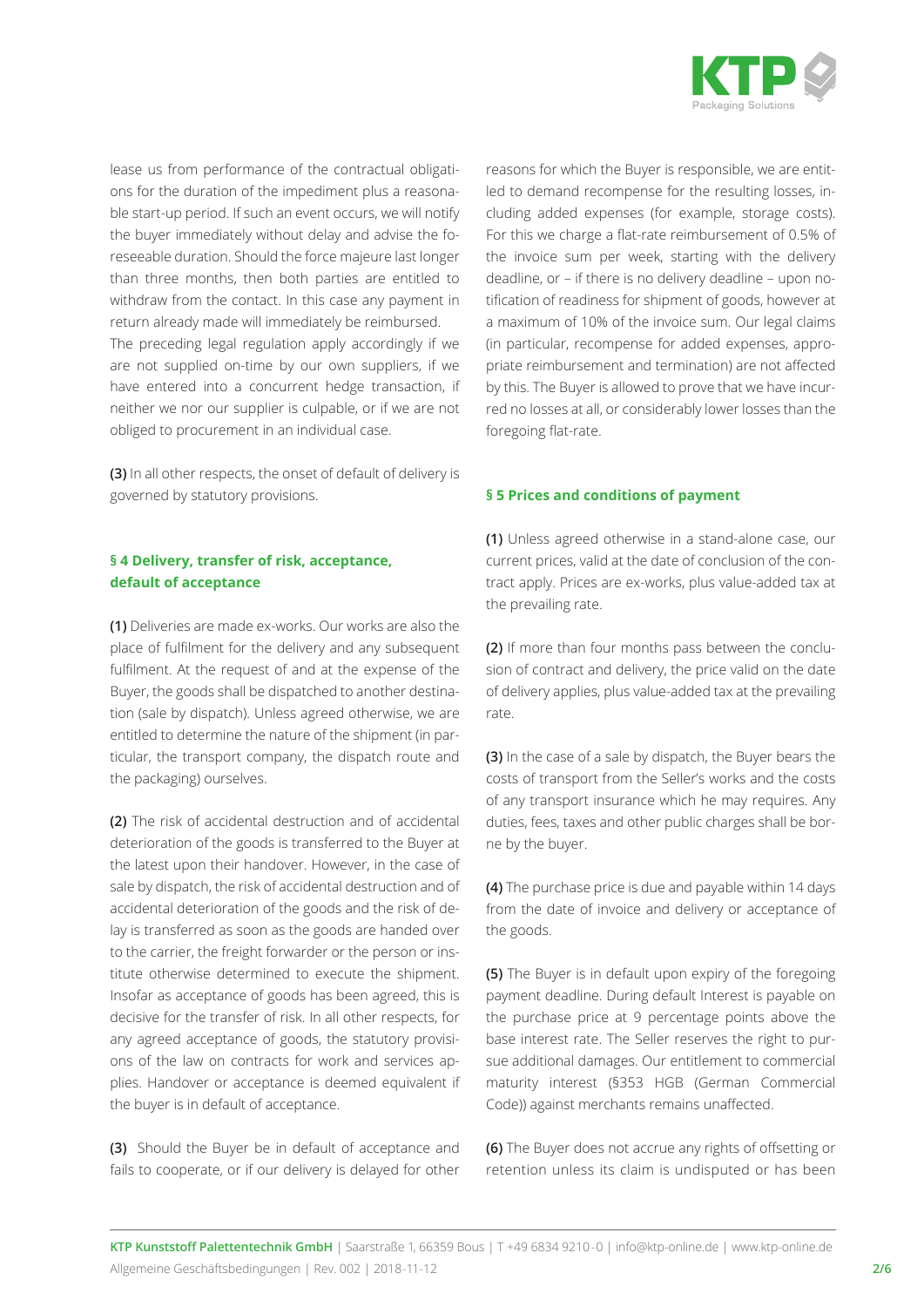

established by a court of law. If the delivery is defective, the Buyer's counter-rights (in particular, in accordance with § 7, Clause 5, Sentence 2) remain unaffected.

**(7)** If, after completion of contract, it is apparent that our claim to the purchase price is at risk due to the Buyer's inability to pay (for example, because of an application to open insolvency proceedings), we are entitled to refuse performance and — possibly after setting a period of grace — to rescind the contract in accordance with legal regulations (§ 321 BGB (German Civil Code)).

#### **§ 6 Reservation of title**

**(1)** The Seller reserves the right of ownership of the sold goods until all of the Seller's present and future claims from the purchase agreement and an on-going business relationship (secured claims) have been paid in full.

**(2)** The goods under reservation of title may not be pledged to third parties or assigned as security until the secured claims have been paid in full. The Buyer must notify us without delay in writing if an application is made to open insolvency proceedings or if third parties take action (for example, seizures) against the goods belonging to us.

**(3)** If the Buyer is culpable of violating the contract (in particular, in case of non-payment of the due purchase price), we are entitled to withdraw from the contract in accordance with legal regulations and/or demand that the goods be returned to us on the basis of the reservation of title. The demand for return does not at the same time mean a declaration of rescission; we are rather entitled to solely demand the return of the goods and to reserve the right of rescission. If the Buyer fails to pay the due purchase price, we may not pursue these rights unless we have previously set the Buyer a reasonable deadline for payment without success or it is not necessary to set such a deadline under legal regulations.

**(4)** Until revocation in accordance with c) below, the Buyer is authorised to re-sell the goods under reservation of title in regular business transactions.

**a)** The reservation of title covers the manufactured goods created by processing, mixing or combining our goods to their full value, whereby we are regarded as the manufacturer. If third-party ownership rights remain in existence in case of processing, mixing or combining with third-party goods, we acquire co-ownership in the ratio of the invoice value of the processed, mixed or combined goods. In all other cases, the same applies to the manufactured goods as for the goods delivered under reservation of title.

**b)** The buyer hereby assigns in advance to us the claims against third parties arising from the resale of the goods or the manufacture, as security in total or to the amount of any co-ownership share we have in accordance with the foregoing paragraph. We accept the assignment of the claims against third parties. The Buyer's duties stated in paragraph 2 also apply with regard to the assigned claims. **c)** The Buyer is obliged to treat the reserved goods with care. lf maintenance and inspection work is required, the buyer must perform this regularly at its own expense.

#### **§ 7 The Buyer's claims in case of defects**

**(1)** Our liability for defects is first and foremost based on the agreement made concerning the quality of the goods. All the manufacturer's product descriptions apply as the agreement concerning the quality of the goods. The Buyer does not receive any quality guarantees from the Seller. Manufacturer's guarantees remain unaffected by this.

**(2)** If quality has not been agreed, legal regulations shall be drawn on to determine whether or not a defect is present (§ 434 Para. 1 Clauses 2 and 3 BGB).

**(3)** The Buyer's claims to a defect require that he has fulfilled its legal duties of examination and complaint (§§ 377, 381 HGB). If a defect is found during the examination or at a later date, this must be notified in writing without delay. Notification is made without delay if it is given within two weeks, whereby compliance with the deadline is deemed fulfilled if notification is sent within this time period. Regardless of this duty of examination and complaint, the Buyer must notify us of obvious defects (including false deliveries and under-deliveries) within two weeks of delivery in writing, whereby here too compliance with the deadline is deemed fulfilled if notification is sent within this time period. lf the Buyer fails to properly examine the goods and/or to notify us, our liability for the non-notified defect is excluded.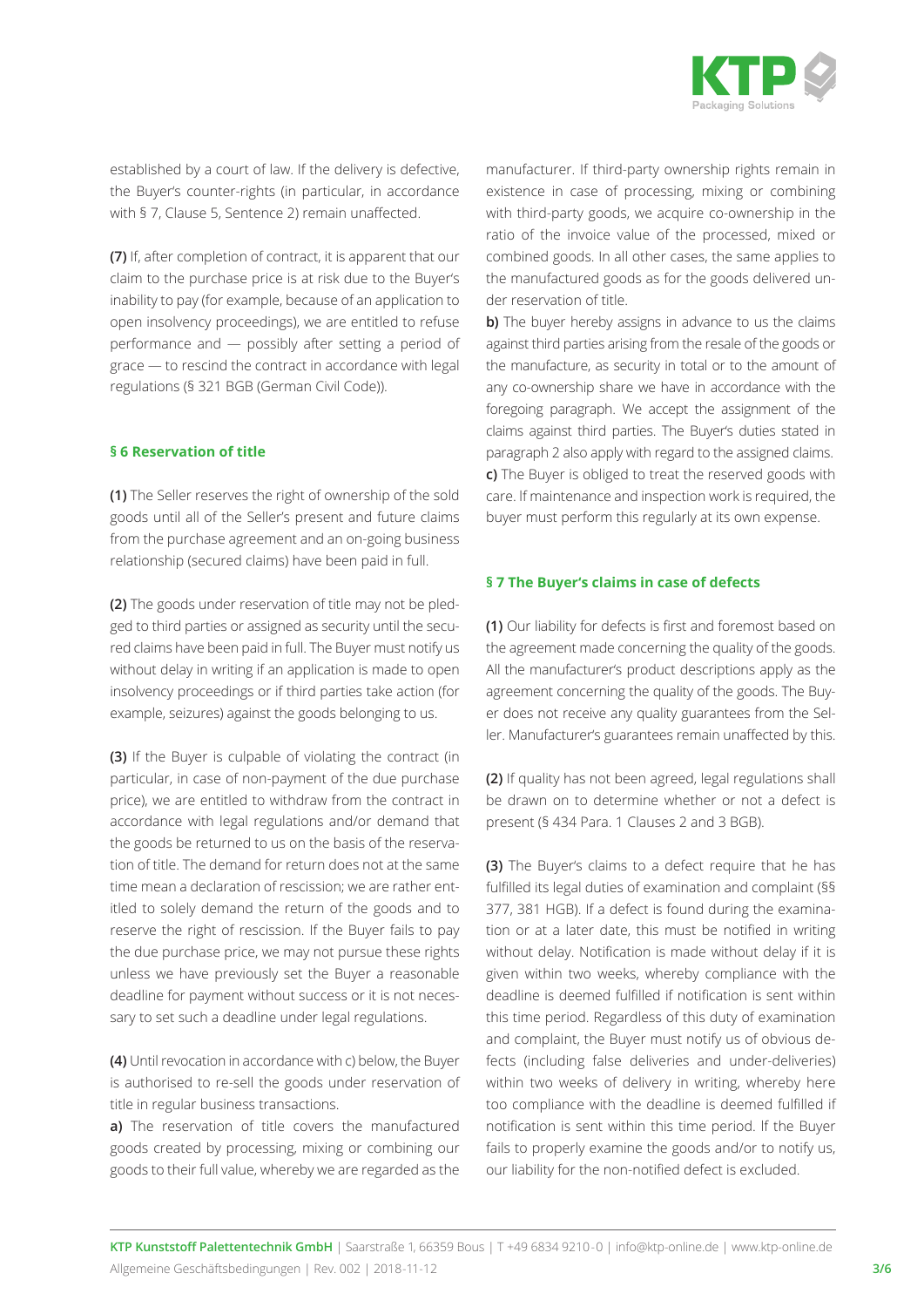

**(4)** lf the delivered goods are defective, we can elect whether we provide subsequent fulfilment by rectifying the defect (rework) or by delivering goods which are free of defects (replacement delivery).

The Seller's right to refuse subsequent fulfilment under the prerequisites of law remains unaffected.

**(5)** We are entitled to make any subsequent fulfilment owed dependent upon the Buyer paying the due purchase price. The Buyer is then entitled to retain a part of the purchase price that is reasonable in relationship to the defect.

**(6)** The buyer must provide us with the necessary time and opportunity required for the owed subsequent fulfilment, in particular he has to hand over the rejected goods for examination purposes. In the event of a replacement delivery the buyer has to return to us the defect goods according to legal regulations.

**(7)** The expenses required to cover the cost of the tests and subsequent fulfilment, especially transport, route, labor and material costs are borne by us, if there is actually a defect. Otherwise we are entitled to compensation from the buyer for the incurred costs (especially test and transport costs) if the request for subsequent fulfilment proves to be unfounded, unless the lack of defect was not apparent to the buyer.

**(8)** If subsequent fulfilment has failed, or the reasonable deadline set by the buyer for subsequent fulfilment has expired or is unnecessary according to statutory regulations, then the buyer can terminate the contract or can reduce the price. However, the buyer has no right of termination of contract if the defect is negligible.

**(9)** The customer shall only be entitled to compensation of expenses incurred i.e. for reimbursement of expenses incurred in vain according to § 8, in all other respects such claims are excluded.

#### **§ 8 Release from liability**

**(1)** If the Buyer makes changes to the purchase item after it has been handed over (§ 4, clause 2), he exempts us from any kind of liability (for example, under the Product Liability Act).

**(2)** In particular, although not conclusively, the following are regarded as changes; all changes to the lids, rings or pallets of the purchase item, for example boreholes etc., applying inner packaging and its fastening in/on the purchase item.

**(3)** If the Buyer intends to make changes to the purchase item and we become aware of this prior to fulfilment of contract, we are entitled to hand the purchase item over to the Buyer without stating performance characteristics in print (VDA 4520). The Buyer hereby agrees to this.

#### **§ 9 Other liability**

**(1)** Unless otherwise specified in these General Terms and Conditions, including the provisions below, we shall be liable in accordance with statutory regulations for infringing contractual and non-contractual obligations.

**(2)** We are liable for damages — for whatever legal reasons — in the case of intent and gross negligence within the framework of fault-based liability. In case of simple negligence, and on the proviso of a milder extent of liability, we are liable under the provisions of law (e.g. for exercising care in our own affairs) only in the following cases:

**a)** for losses arising from fatalities, physical injuries or harm to health;

**b**) for losses arising from a not inconsiderable violation of a cardinal contractual duty (an obligation whose fulfilment is a prerequisite for enabling the proper execution of the contract in the first place, which the contractual partner regularly trusts and can expect); in this case our liability is nevertheless limited to recompense the foreseeable damages which would typically occur (average damages).

**(3)** The limitations of liability under clause 2 also apply to violations of duty by persons or to the benefit of persons, whose culpability the Seller is responsible for in accordance with legal regulations. They do not apply if we have maliciously concealed a defect and do not apply to the Buyer's claims under product liability laws.

**(4)** In case of an infringement of duty that does not consist of a defect, the Buyer cannot withdraw from or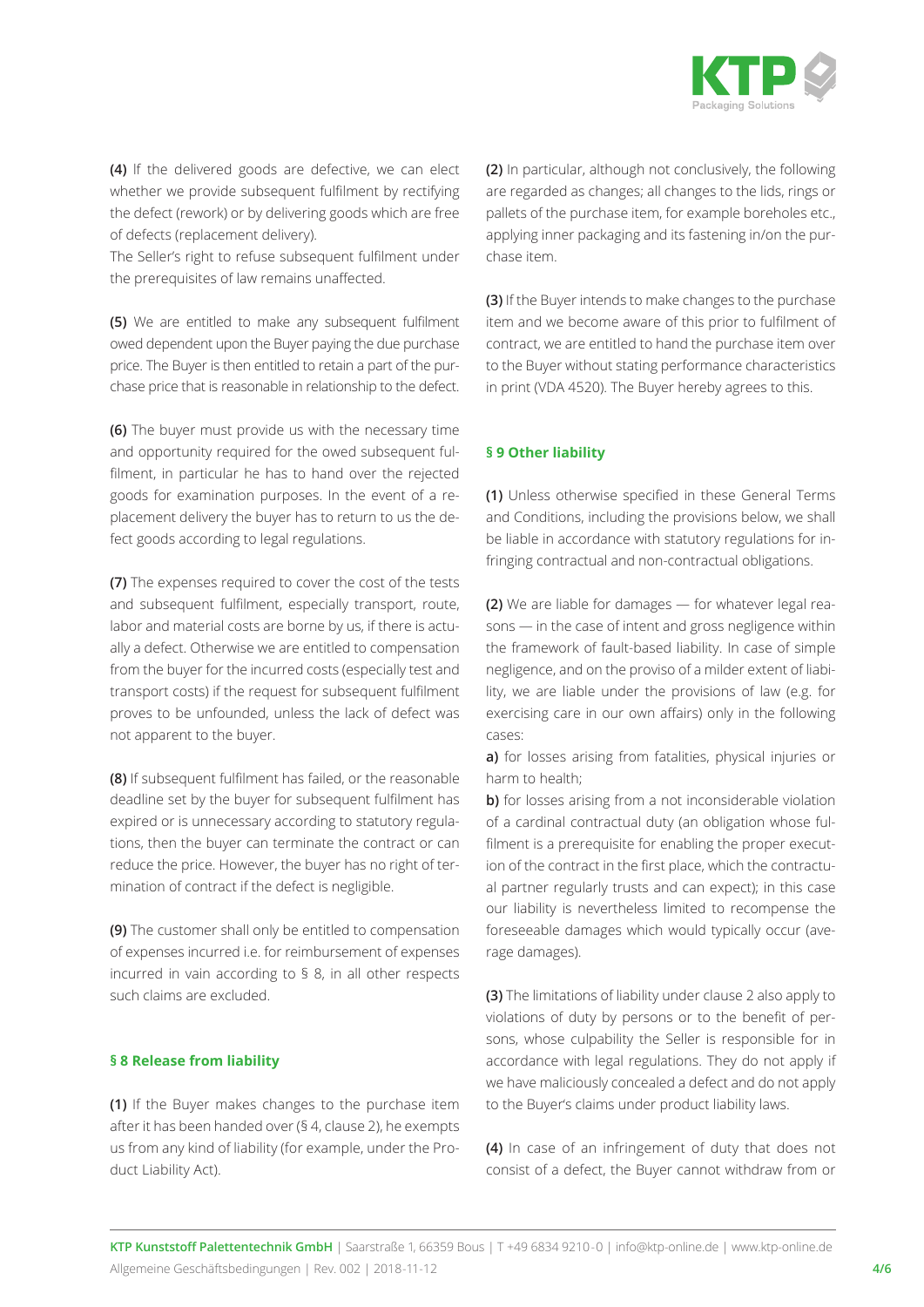

terminate the contract unless we are culpable for the infringement of duty. The Buyer's free right of termination (in particular according to §§ 651, 649 BGB) is excluded. For the remainder, legal prerequisites and the consequences of law apply.

#### **§ 10 Expiry by limitation of time**

**(1)** In deviation to § 438 Para. 1 No. 3 BGB, the general limitation period for claims arising from material defects and legal deficiencies is one year from delivery. If acceptance has been agreed, limitation starts upon acceptance. Buyer's compensation entitlements according to § 9, clause 2, sentence 1 and 2a) as well as according to the Product Liability Law expire exclusively according to the statutory period of limitation. The special statutory provisions on limitations of expiry according to § 438 clause 1 Nr. 2, clause 3, 445b BGB also remain unaffected in their areas of application.

**(2)** The foregoing limitation periods under purchasing law also apply to the Buyer's claims to damages (whether contractual or non-contractual) that are based on a defect in the goods, unless application of regular limitation under law (§§ 195, 199 BGB) would lead to a shorter limitation period in an individual case.

#### **§ 11 Export control**

**(1)** The conclusion and execution of cross-border contracts are subject to export control regulations and are subject to legal admissibility under applicable German and EU law; this is also applies to applicable US- and any other national laws and regulations, as far as they are not contrary to German or European law.

**(2)** The contracting parties undertake to support each other in the procurement of all information and documents, which are necessary for the assessment of and compliance with export control regulations and restrictions (for example for the purpose of applying for a permit / obtaining any other information form authorities or to comply with disclosure requirements).

**(3)** If we are in doubt with regards to export control res-

trictions, in order to expel these doubts we are entitled to obtain legally binding advise from the relevant authority (for example a "Zero Notice")

**(4)** If the contract cannot be fulfilled due to applicable export control restrictions, in particular due to non-granting of the necessary approvals by the relevant authorities, either party may withdraw from the contract by written notice to the other party. We are also entitled to withdraw from the contract, if the Buyer does not provide, within a reasonable time period, the necessary information and documents despite being requested to do so.

**(5)** We shall be entitled, but not obliged, to appeal against negative decisions of the relevant authorities or to seek judicial protection in the event of an unduly long administrative procedure.

# **§ 12 Choice of law, place of jurisdiction, concluding provisions**

**(1)** German law applies exclusively to these General Terms and Conditions and to the contractual relationship between us and the Buyer, to the exclusion of international uniform law (in particular, of UN Commercial Law).

**(2)** The exclusive place of jurisdiction — also internationally — for all disputes arising directly or indirectly from the contractual relationship is our respective place of business. For lawsuits initiated by the Buyer this shall be the exclusive place of jurisdiction. However, alternatively we are also entitled to file a law suit at the place of fulfilment of the delivery in accordance with these General Terms and Conditions or at the buyer's general place of jurisdiction. Overriding legal regulations (in particular, concerning exclusive responsibilities) remain unaffected.

In derogation from the above jurisdiction agreement, the following arbitration agreement applies should the buyer have a place of jurisdiction outside the European Union or the Switzerland:

All disputes, which arise from, or in connection with the contract, or the validity of the same, shall be settled in accordance to the rules of arbitration of the German Institute for Arbitration (der Deutschen Insitution für